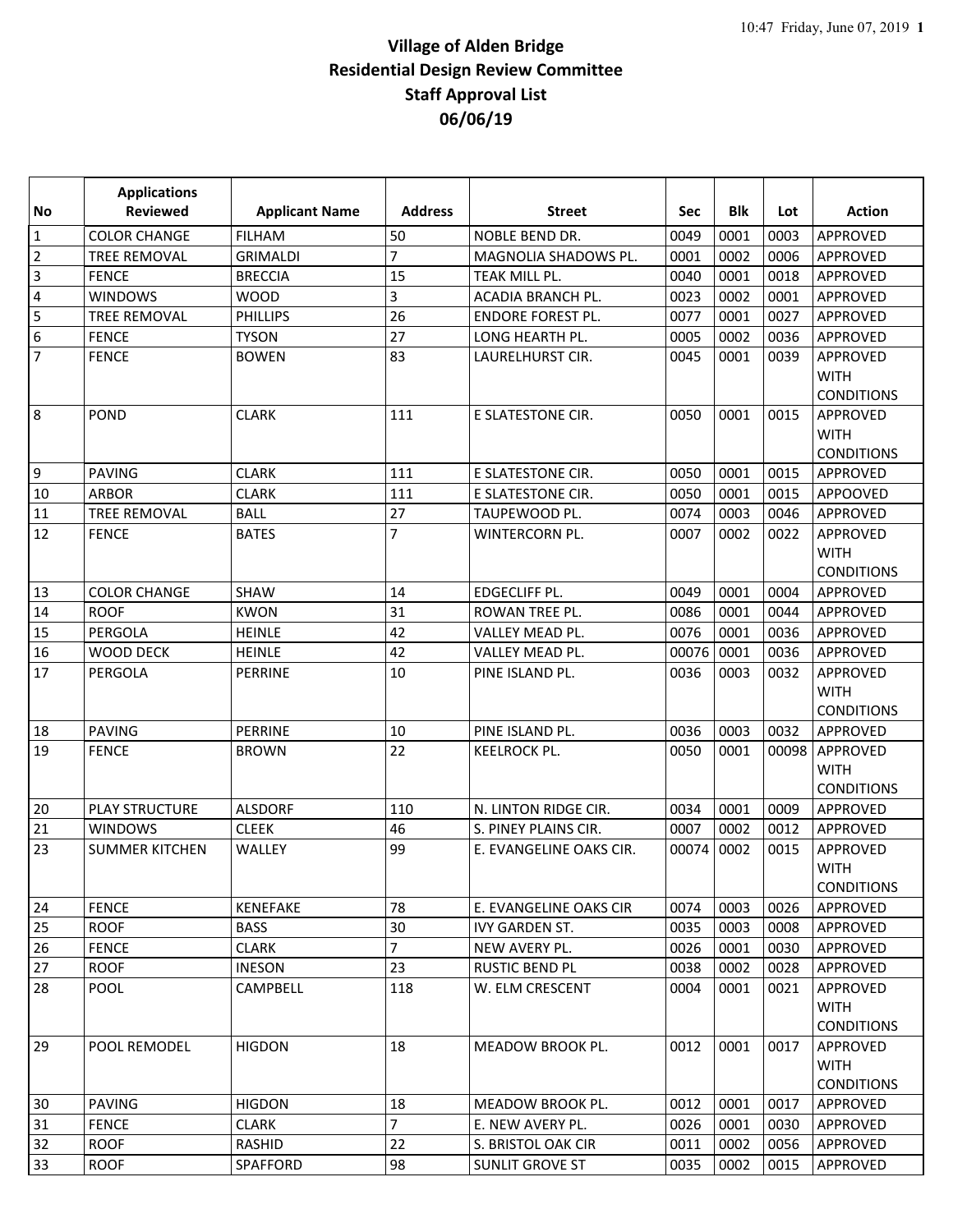| 34 | <b>POOL</b>         | <b>HARTHCOCK</b> | $\overline{7}$ | <b>MOSS BLUFF CT.</b>       | 0022 | 0001 | 0036 | <b>APPROVED</b>         |
|----|---------------------|------------------|----------------|-----------------------------|------|------|------|-------------------------|
|    |                     |                  |                |                             |      |      |      | <b>WITH</b>             |
|    |                     |                  |                |                             |      |      |      | <b>CONDITIONS</b>       |
| 35 | <b>TREE REMOVAL</b> | <b>HAN YU</b>    | 30             | MERIT WOODS PL              | 0008 | 0003 | 0016 | <b>APPROVED</b>         |
| 36 | <b>WINDOWS</b>      | <b>MCKENNA</b>   | 62             | E. GREEN GABLES CIR.        | 0009 | 0003 | 0031 | APPROVED                |
| 37 | <b>ROOF</b>         | <b>WILLIAMS</b>  | 39             | N. BELFAIR PL.              | 0053 | 0001 | 0047 | APPROVED                |
| 38 | <b>FENCE</b>        | DECANTILLON      | 51             | S. APPLE SPRING CIR.        | 0059 | 0001 | 0019 | APPROVED                |
|    |                     |                  |                |                             |      |      |      | <b>WITH</b>             |
|    |                     |                  |                |                             |      |      |      | <b>CONDITIONS</b>       |
| 39 | <b>FENCE</b>        | <b>KRAATZ</b>    | 19             | S. LINTON RIDGE CIR.        | 0034 | 0003 | 0034 | <b>APPROVED</b>         |
|    |                     |                  |                |                             |      |      |      | <b>WITH</b>             |
|    |                     |                  |                |                             |      |      |      | <b>CONDITIONS</b>       |
| 40 | <b>FENCE</b>        | BERGEMANN        | 15             | S. LINTON RIDGE CIR.        | 0034 | 0003 | 0035 | <b>APPROVED</b>         |
|    |                     |                  |                |                             |      |      |      | <b>WITH</b>             |
|    |                     |                  |                |                             |      |      |      | <b>CONDITIONS</b>       |
| 41 | <b>FENCE</b>        | <b>BROWN</b>     | 112            | SNOWDANCE CT.               | 0005 | 0001 | 0023 | APPROVED                |
|    |                     |                  |                |                             |      |      |      | <b>WITH</b>             |
|    |                     |                  |                |                             |      |      |      | <b>CONDITIONS</b>       |
| 42 | PATIO               | <b>MCCLEARY</b>  | 27             | COLUMNBERRY CT.             | 0084 | 0002 | 0021 | APPROVED<br><b>WITH</b> |
|    |                     |                  |                |                             |      |      |      | <b>CONDITIONS</b>       |
| 43 | <b>WINDOW</b>       | <b>JETER</b>     | 18             | <b>ROYAL RIDGE</b>          | 0037 | 0001 | 0002 | APPROVED                |
| 44 | <b>COLOR</b>        | <b>FIELDER</b>   | 122            | <b>MARLBERRY BRANCH CT.</b> | 0084 | 0001 | 0002 | <b>APPROVED</b>         |
| 45 | <b>COLOR</b>        | ARBELOA          | $\overline{7}$ | <b>GLADE BANK PL.</b>       | 0006 | 0003 | 0027 | APPROVED                |
| 46 | <b>FENCE</b>        | <b>BROWN</b>     | 112            | SNOWDANCE CT.               | 0005 | 0001 | 0023 | APPROVED                |
|    |                     |                  |                |                             |      |      |      | <b>WITH</b>             |
|    |                     |                  |                |                             |      |      |      | <b>CONDITIONS</b>       |
| 47 | <b>ROOF</b>         | <b>GANCEL</b>    | 23             | MULBERRY GLEN PL.           | 0028 | 0001 | 0014 | APPROVED                |
| 48 | <b>FENCE</b>        | <b>FLORES</b>    | 142            | <b>GOLDEN AUTUMN PL</b>     | 0048 | 0003 | 0013 | APPROVED                |
|    |                     |                  |                |                             |      |      |      | <b>MEETS</b>            |
|    |                     |                  |                |                             |      |      |      | <b>STANDARDS</b>        |
| 49 | <b>FENCE</b>        | <b>BEAUMEL</b>   | 94             | N. LINTON RIDGE CIR.        | 0034 | 0001 | 0013 | <b>APPROVED</b>         |
|    |                     |                  |                |                             |      |      |      | <b>WITH</b>             |
|    |                     |                  |                |                             |      |      |      | <b>CONDITIONS</b>       |
| 50 | <b>FENCE</b>        | <b>GOUGH</b>     | 206            | S. BROOKSEDGE CIR           | 0058 | 0001 | 0009 | APPROVED                |
|    |                     |                  |                |                             |      |      |      | <b>WITH</b>             |
|    |                     |                  |                |                             |      |      |      | <b>CONDITIONS</b>       |
| 51 | <b>FENCE</b>        | <b>MUSIAL</b>    | 6              | SLATESTONE CIR.             | 0050 | 0001 | 0002 | APPROVED                |
|    |                     |                  |                |                             |      |      |      | <b>WITH</b>             |
|    |                     |                  |                |                             |      |      |      | <b>CONDITIONS</b>       |
| 52 | <b>FENCE</b>        | <b>BLAKE</b>     | $\overline{2}$ | <b>SLATESTONE CIR.</b>      | 0050 | 0001 | 0001 | APPROVED                |
|    |                     |                  |                |                             |      |      |      | <b>WITH</b>             |
|    |                     |                  |                |                             |      |      |      | <b>CONDITIONS</b>       |
| 53 | <b>DECK</b>         | <b>HAMADA</b>    | 18             | EGAN LAKE PL.               | 0036 | 0003 | 0015 | APPROVED                |
| 54 | <b>ROOF</b>         | WEEKLEY          | 55             | <b>AUBURN PATH PL</b>       | 0047 | 0001 | 0014 | APPROVED                |
| 55 | <b>COLOR</b>        | <b>KALLA</b>     | 203            | W. SUNDANCE CIR.            | 0059 | 0003 | 0002 | APPROVED                |
| 56 | TREE REMOVAL        | <b>RIDDLE</b>    | 72             | W. SANDALBRANCH CIR.        | 0018 | 0001 | 0017 | APPROVED                |
| 57 | <b>FENCE</b>        | SHEA             | 18             | WESTWARD RIDGE PL.          | 0074 | 0001 | 0010 | APPROVED                |
| 58 | <b>WINDOWS</b>      | SPANN            | 107            | S. WYNNOAK CIR.             | 0057 | 0001 | 0024 | APPROVED                |
| 59 | <b>ROOF</b>         | FEMAN            | 158            | N. WISTLER BEND             | 0008 | 0001 | 0001 | APPROVED                |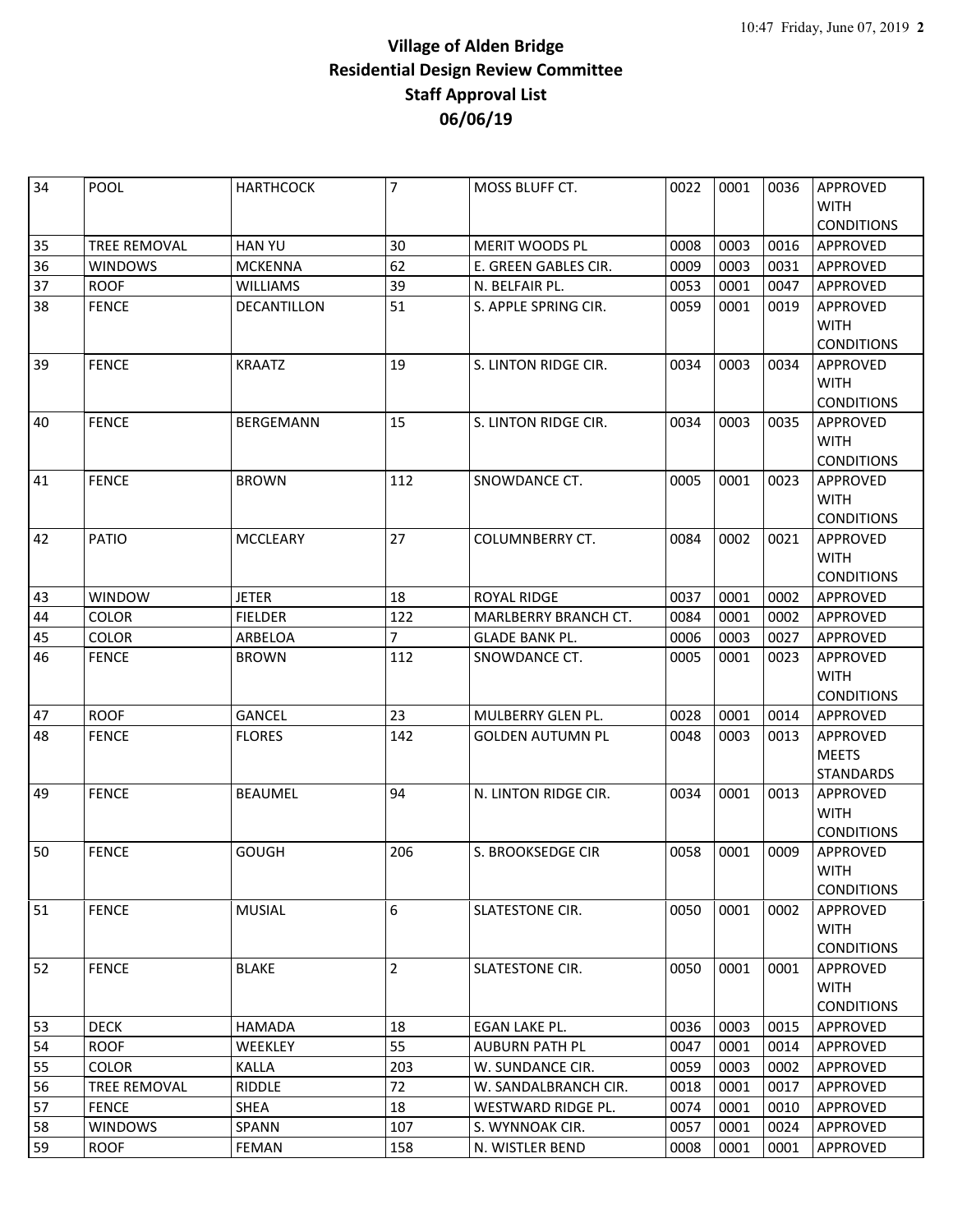| 60 | <b>FENCE</b>        | MILLER           | 154            | N. WILLOWPOINT              | 0033 | 0001 | 0020 | APPROVED                |
|----|---------------------|------------------|----------------|-----------------------------|------|------|------|-------------------------|
| 61 | <b>FENCE</b>        | <b>JONES</b>     | 43             | MILLPORT DR.                | 0040 | 0001 | 0050 | <b>APPROVED</b>         |
| 62 | <b>FENCE</b>        | <b>WEBSTER</b>   | 79             | MARBLE ROCK PL.             | 0078 | 0001 | 0020 | APPROVED                |
| 63 | <b>ROOF</b>         | <b>BOLINDER</b>  | 154            | W. EVANGELINE OAKS CIR.     | 0074 | 0003 | 0011 | APPROVED                |
| 64 | <b>WINDOWS</b>      | <b>KOHNHORST</b> | 30             | S. PINEY PLAINS CIR.        | 0007 | 0002 | 0008 | APPROVED                |
| 65 | <b>TREE REMOVAL</b> | <b>SCOTT</b>     | 115            | W. BURBERRY CIR.            | 0097 | 0002 | 0008 | APPROVED                |
| 66 | <b>PATIO</b>        | <b>WEBSTER</b>   | 79             | MARBLE ROCK PL.             | 0078 | 0001 | 0020 | APPROVED                |
| 67 | <b>ROOF</b>         | <b>SMITH</b>     | 50             | TRELLIS GATE ST.            | 0035 | 0001 | 0001 | APPROVED                |
| 65 | PATIO COVER         | <b>ROBERGE</b>   | 42             | S. HAWTHORNE HOLLOW<br>CIR. | 0086 | 0001 | 0076 | APPROVED<br><b>WITH</b> |
|    |                     |                  |                |                             |      |      |      | <b>CONDITIONS</b>       |
| 66 | POOL                | <b>NETTUNO</b>   | 195            | <b>GREYWING CIR.</b>        | 0006 | 0003 | 0006 | APPROVED                |
|    |                     |                  |                |                             |      |      |      | <b>WITH</b>             |
|    |                     |                  |                |                             |      |      |      | <b>CONDITIONS</b>       |
| 67 | <b>DECK</b>         | <b>NETTUNO</b>   | 195            | GREYWING CIR.               | 0006 | 0003 | 0006 | APPROVED                |
| 68 | <b>BENCH</b>        | <b>NETTUNO</b>   | 195            | <b>GREYWING CIR.</b>        | 0006 | 0003 | 0006 | APPROVED                |
| 69 | <b>FENCE</b>        | <b>NETTUNO</b>   | 195            | GREYWING CIR.               | 0006 | 0003 | 0006 | APPROVED                |
|    |                     |                  |                |                             |      |      |      | <b>WITH</b>             |
|    |                     |                  |                |                             |      |      |      | <b>CONDITIONS</b>       |
| 70 | <b>TREE REMOVAL</b> | <b>KWON</b>      | 14             | <b>GOLD LEAF PL</b>         | 0075 | 0002 | 0036 | APPROVED                |
|    |                     |                  |                |                             |      |      |      | <b>WITH</b>             |
|    |                     |                  |                |                             |      |      |      | <b>CONDITIONS</b>       |
| 71 | <b>FENCE</b>        | <b>PARSONS</b>   | 86             | E. EVANGELINE OAKS CIR      | 0074 | 0003 | 0025 | APPROVED                |
| 72 | <b>ROOF</b>         | <b>BREDEHOFT</b> | 10             | E. COTTAGE GREEN ST.        | 0035 | 0004 | 0003 | APPROVED                |
| 73 | PERGOLA             | <b>MCCLEARY</b>  | 27             | <b>COLUMNBERRY CT.</b>      | 0084 | 0002 | 0021 | APPROVED                |
|    |                     |                  |                |                             |      |      |      | <b>WITH</b>             |
|    |                     |                  |                |                             |      |      |      | <b>CONDITIONS</b>       |
| 74 | <b>ROOF</b>         | <b>GUPTA</b>     | 38             | <b>WEBB CREEK PL</b>        | 0046 | 0001 | 0018 | APPROVED                |
| 75 | <b>FENCE</b>        | ALEXANDER        | 11             | <b>EDGECLIFF PL</b>         | 0049 | 0001 | 0010 | APPROVED<br><b>WITH</b> |
|    |                     |                  |                |                             |      |      |      | <b>CONDITIONS</b>       |
| 76 | <b>ROOF</b>         | CALLEJON         | $\overline{2}$ | TALLOW HILL PL              | 0057 | 0001 | 0080 | APPROVED                |
| 77 | <b>ROOF</b>         | <b>CHILDREE</b>  | 26             | TALLOW HILL PL              | 0057 | 0001 | 0074 | APPROVED                |
| 78 | <b>ROOF</b>         | <b>FUNDERSOL</b> | 18             | POCKET FLOWER CT.           | 0016 | 0001 | 0013 | APPROVED                |
| 79 | <b>FENCE</b>        | SAUSLEY          | 174            | <b>BURGANDY VINE CT.</b>    | 0075 | 0001 | 0010 | APPROVED                |
| 80 | <b>TREE REMOVAL</b> | <b>RIAR</b>      | 30             | <b>CLINGSTONE PL</b>        | 0050 | 0001 | 0063 | APPROVED                |
| 81 | <b>FENCE</b>        | SANDERSON        | 15             | <b>EDGECLIFF PL</b>         | 0049 | 0001 | 0011 | <b>APPROVED</b>         |
|    |                     |                  |                |                             |      |      |      | <b>WITH</b>             |
|    |                     |                  |                |                             |      |      |      | <b>CONDITIONS</b>       |
| 82 | PATIO COVER         | <b>ALSDORF</b>   | 110            | LINTON RIDGE CT.            | 0034 | 0001 | 0009 | APPROVED                |
|    |                     |                  |                |                             |      |      |      | <b>WITH</b>             |
|    |                     |                  |                |                             |      |      |      | <b>CONDITIONS</b>       |
| 83 | <b>ROOF</b>         | <b>KAPADIA</b>   | 31             | TALLOW HILL PL.             | 0057 | 0001 | 0066 | APPROVED                |
| 84 | <b>ROOF</b>         | <b>CELLI</b>     | 38             | TALLOW HILL PL              | 0057 | 0001 | 0071 | APPROVED                |
| 85 | <b>FENCE</b>        | JETER            | 18             | ROYAL RIDGE PL.             | 0037 | 0002 | 0010 | APPROVED                |
|    |                     |                  |                |                             |      |      |      | <b>WITH</b>             |
|    |                     |                  |                |                             |      |      |      | <b>CONDITIONS</b>       |
| 86 | <b>ROOF</b>         | ALLEN            | 262            | N MAPLE GLADE CIR.          | 0038 | 0002 | 0009 | APPROVED                |